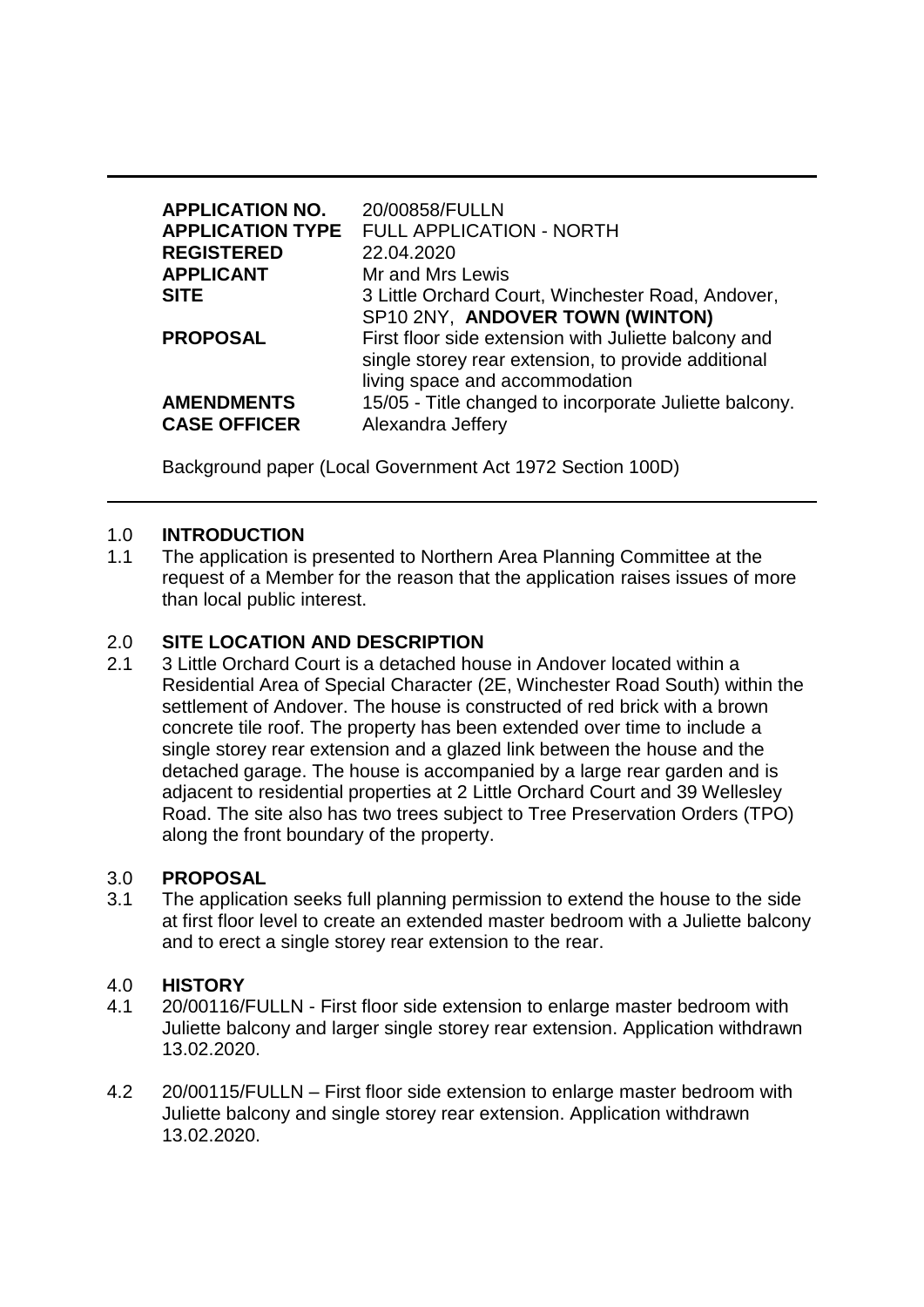- 4.3 16/02687/FULLN Single storey side extension link to detached garage. Permission subject to conditions and notes 19.12.2016.
- 4.4 14/01868/FULLN Demolish the existing rear conservatory to the house and replace with a single storey extension to include a glazed roof lantern. Permission subject to conditions and notes 09.09.2014.
- 4.5 14/01634/PDHN Notification of proposed works to a dwelling Replacement conservatory (Length 4.9m, height 3.9m, height to eaves 2.2m) Closed as invalid 06.08.2014.
- 4.6 TVN.04957/11 Erection of car port. Permission subject to conditions and notes 15.11.2004.
- 4.7 TVN.07818 Erection of conservatory to detached double garage. Permission subject to conditions and notes 07.01.2000.
- 4.8 TVN.04957/10 Retention of conservatory at rear. Permission subject to notes. 22.10.1998.

#### 5.0 **CONSULTATIONS**

5.1 Response from Trees Officer to application 20/00116/FULLN (identical scheme) carried forward to this application – No objection subject to conditions.

### 6.0 **REPRESENTATIONS** Expired 16.05.2020

- 6.1 Andover Town Council No objection.
- 6.2 1 letter of support has been received from the occupier of No.2 Little Orchard Court stating:
	- The evolution and development of the property has always been undertaken with consideration of neighbouring properties and residents.
	- The contractor employed used quality well matched materials and are courteous in respect of the adjoining properties by keeping noise to a minimum and always work on site within reasonable house.
	- The end results are always of the highest quality and fit well with the pre-existing character of the dwelling to the points where the additions appear seamless.
- 6.3 1 letter of objection has been received from the occupier of 39 Wellesley Road raising the following concerns:
	- Object to repositioned and enlarged full sized (floor to ceiling) doubled window and Juliette balcony. This would be closer to the adjoining boundary and the position of the balcony would overlook the garden which would drastically remove any privacy from my rear garden. It would enable someone to sit in a chair in the bedroom, using it as a 'lounge' and look directly into my living room and kitchen.
	- Request deciduous tree on boundary is secured by Tree Preservation Order to lessen dominating (and overlooking) effect.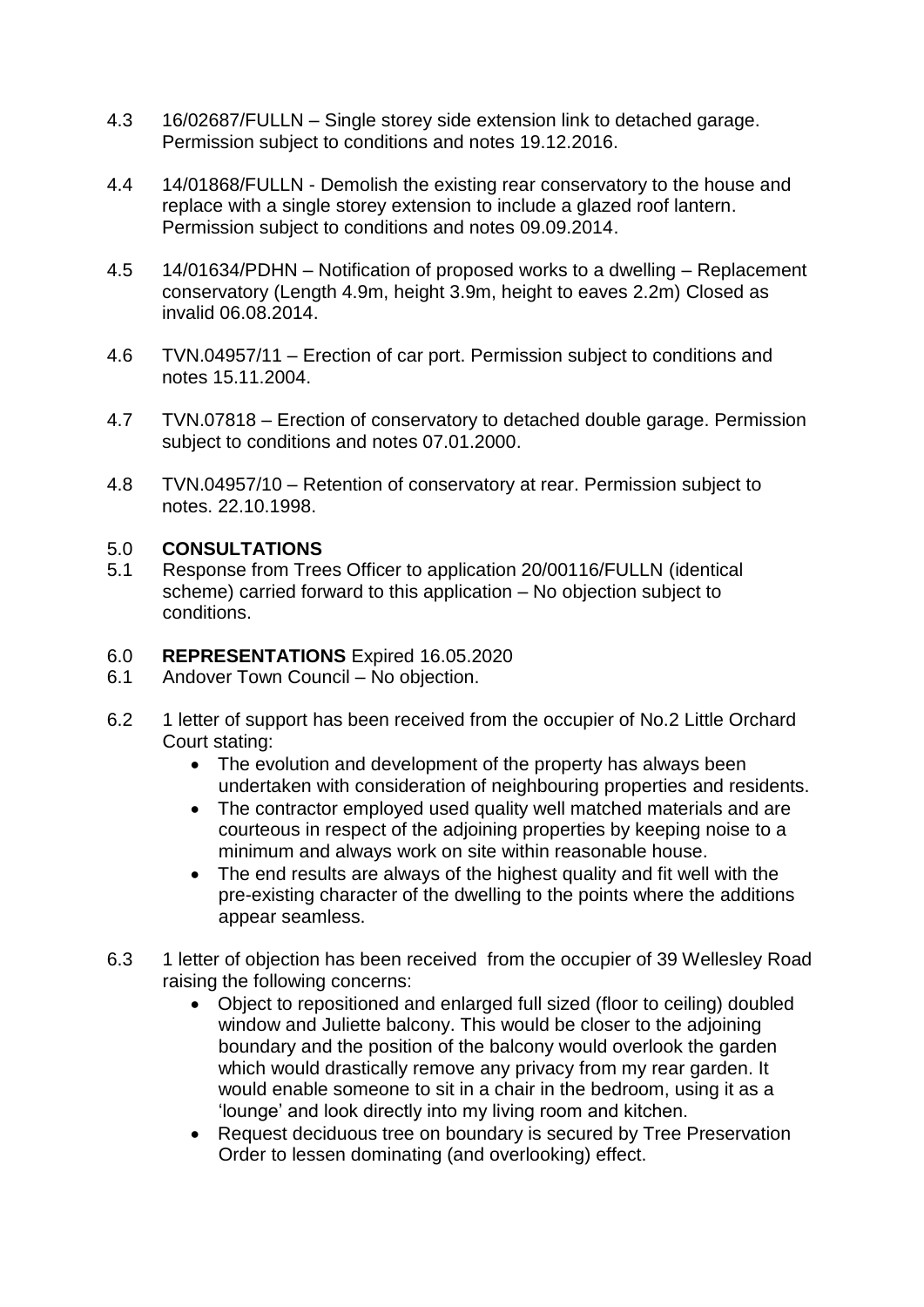- Can you confirm if there is a limit to an extension as a percentage of the original dwelling before subsequent extensions have been built?
- Previous extensions built at the property have not been built in compliance with plans approved by Local Planning Authority. 14/01868/FULLN stated a glazed roof lantern but a glazed roof lantern was not built.
- Flat roof extension coupled with a full floor to ceiling window in the end bedroom could eventually be connected creating a large first floor balcony which would have a huge capacity to overlook all the adjoining properties.
- Would like to request ground floor extension is with a tiled sloping roof.

# 7.0 **POLICY**

- 7.1 Government Guidance National Planning Policy Framework (NPPF) National Planning Practice Guidance (NPPG)
- 7.2 Test Valley Borough Revised Local Plan (2016)(RLP)
	- COM2 Settlement hierarchy
	- E1 High Quality Development in the Borough
	- E2 Protect, Conserve and Enhance the Landscape Character of the Borough
	- E4 Residential areas of Special Character
	- E5 Biodiversity
	- LHW4 Amenity

# 7.3 Supplementary Planning Documents

- Residential Area of Special Character Supplementary Planning Document (January 2019).
- Andover Residential Area of Special Character (RASC) Appraisal (Andover 2E, Winchester Road South).

# 8.0 **PLANNING CONSIDERATIONS**

- 8.1 The main planning considerations are:
	- Principle of Development
	- Impact on the Character and Appearance of the area
	- Impact on Trees
	- Impact on wildlife
	- Impact on amenity

# **Principle of Development**

8.2 3 Little Orchard Court is within the settlement boundary of Andover upon the Revised Local Plan maps. The proposal would be acceptable in principle, with regard to policy COM2, subject to being appropriate to the other policies of the Revised Local Plan.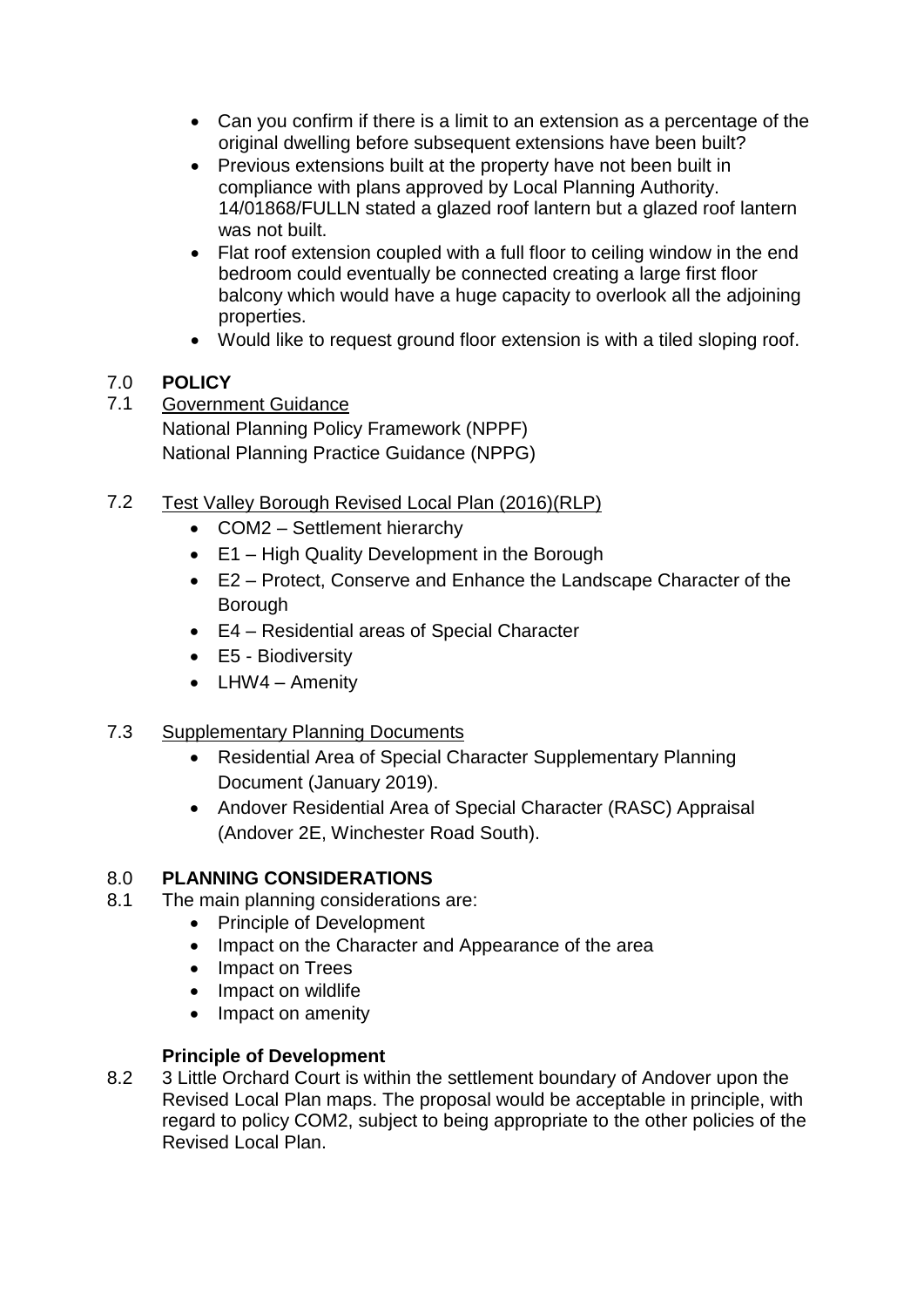### **The Impact on the Character and Appearance of the area**

- 8.3 Policy E1 states that development will be permitted if it integrates, respects and complements the character of the area in which the development is located in terms of layout, appearance, scale, materials and building styles. Policy E4 requires that development within the Residential Areas of Special Character (RASC) will be permitted provided that the development's size, scale, layout, type, siting and detailed design are compatible with the character of that Residential Area of Special Character. The RASC appraisal which includes 3 Little Orchard Court details a strong character of tree/hedge coverage together with post war housing which is consistent in form, materials and size.
- 8.4 The single storey element of the proposal would not be visible from the public realm and the proposed materials which match the host property would ensure a satisfactory integration between the two. The first floor side extension would be visible from the public realm however the use of matching materials (clay tiles for the roof and red brick for the walls) would ensure it integrates with the host dwelling and would also be in keeping with the matching materials which unite the four properties on Little Orchard Court as identified in the Andover RASC appraisal.
- 8.5 With regard to the side extension, although the width of the house would increase within the street scene to a degree as a result of the development it is not considered that this would be overly large compared to its neighbours within this particular RASC nor would it harm the open, landscaped characteristics which define these areas.
- 8.6 In conclusion, the proposal would maintain the visual contribution the property makes to the street scene, Andover RASC and wider area and it would thereby comply with policies E1 and E4 of the RLP.

# **Impact on Trees**

- 8.7 The Tree Officer commented on the identical application made earlier in 2020 (20/00116/FULLN) that no trees would be affected by the proposal but the protected Lime tree along the front of the property could be accidentally damaged during the development process as space to along the frontage of the site it restricted. As such, it would be prudent to protect the Lime tree by using tree protective fencing to prevent storage of material or the use of the root protection area for any development activities. A condition is recommended requesting details of tree protection measures prior to the commencement of development.
- 8.8 The Tree Officer considers that the deciduous tree mentioned in paragraph 6.3 above would be likely to score unacceptably low in their assessment when assessing trees for new Tree Protection Order (TPO). Additionally, the tree is of no discernible public amenity value and there is also no current known threat to the tree, which would justify a TPO being made. To conclude, the proposed development would not result in any significant harm to the health and vitality of trees within the site and thereby complies with Policy E2 of the RLP.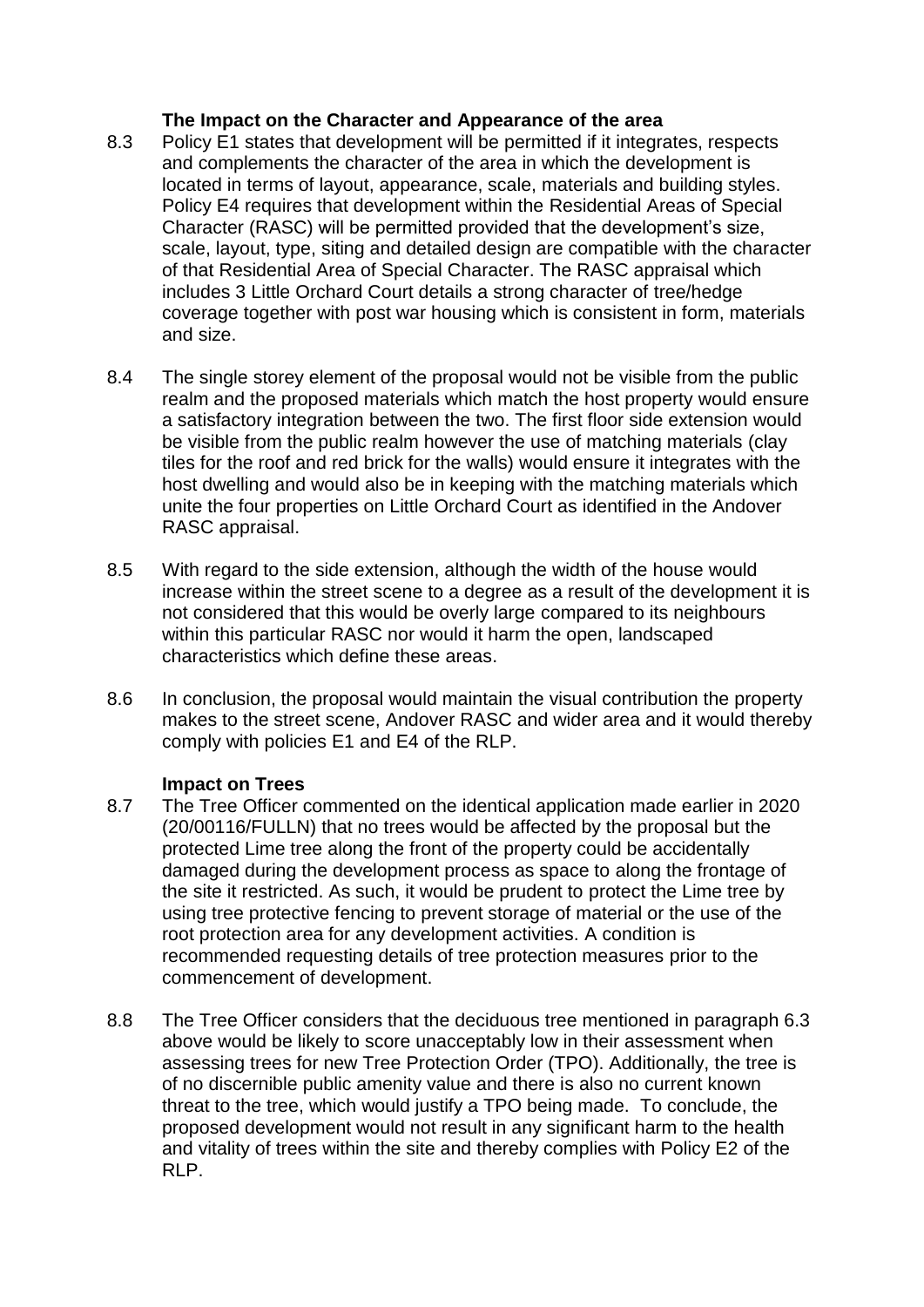### **The impact on wildlife**

- 8.9 Policy E5 of the RLP permits development that will conserve and where possible restore and/or enhance biodiversity in the Borough.
- 8.10 As part of similar application made earlier in 2020 (20/00115/FULLN & 20/00116/FULLN) the Ecologist raised concerns that the development may affect bats, which are protected under UK law. In response to the Ecologist's comments to the applications earlier in 2020, the applicants submitted a bat survey with this application.
- 8.11 The assessment of the impacts on bats at 3 Little Orchard Court was undertaken by a suitably qualified ecologist. The Council's Ecologist's comments on this survey will be included within the Update Paper.

#### **The impact on amenity**

8.12 Policy LHW4 states that development will be permitted provided that it provides for the privacy and amenity of its occupants and those of neighbouring properties and it does not reduce the levels of daylight and sunlight reaching new and existing properties or private open space to below acceptable levels.

#### 39 Wellesley Road

- 8.13 Concerns regarding loss of privacy and overlooking have been raised by the occupier at 39 Wellesley Road who considers that they would experience and unreasonable loss of privacy from the proposed Juliette balcony at first floor level.
- 8.14 The proposed extension at first floor level would take the property and the proposed Juliette balcony closer to the southwest boundary of the application site by extending the ridge line by 2 metres and moving the opening in the master bedroom 1.5m in the same direction. The proposed balcony would not be big enough to allow any external activity and although someone could stand at the windows, the views to the rear of 39 Wellesley Road would be at an obtuse angle and at a distance in excess of 35 metres. Due to the juxtaposition of these neighbouring properties there would not be any unreasonable overlooking opportunities into the either rear garden or house at 39 Wellesley Road as a result of the scheme.

# 2 Little Orchard Court

8.15 A shadow diagram undertaken suggests that the majority of the shadow caused by the proposed extension at first floor level would fall in the rear garden of the host property. There would be no additional shadowing in the garden of 2 Little Orchard Court as a result of the proposal. In the evening the shared driveway at the front of 2 Little Orchard Court would be in shadow however this is not considered a principal outdoor amenity space and is therefore considered acceptable. This property would be distant from the proposed side extension and would the occupants would not experience any significant loss of privacy as a result of the proposal.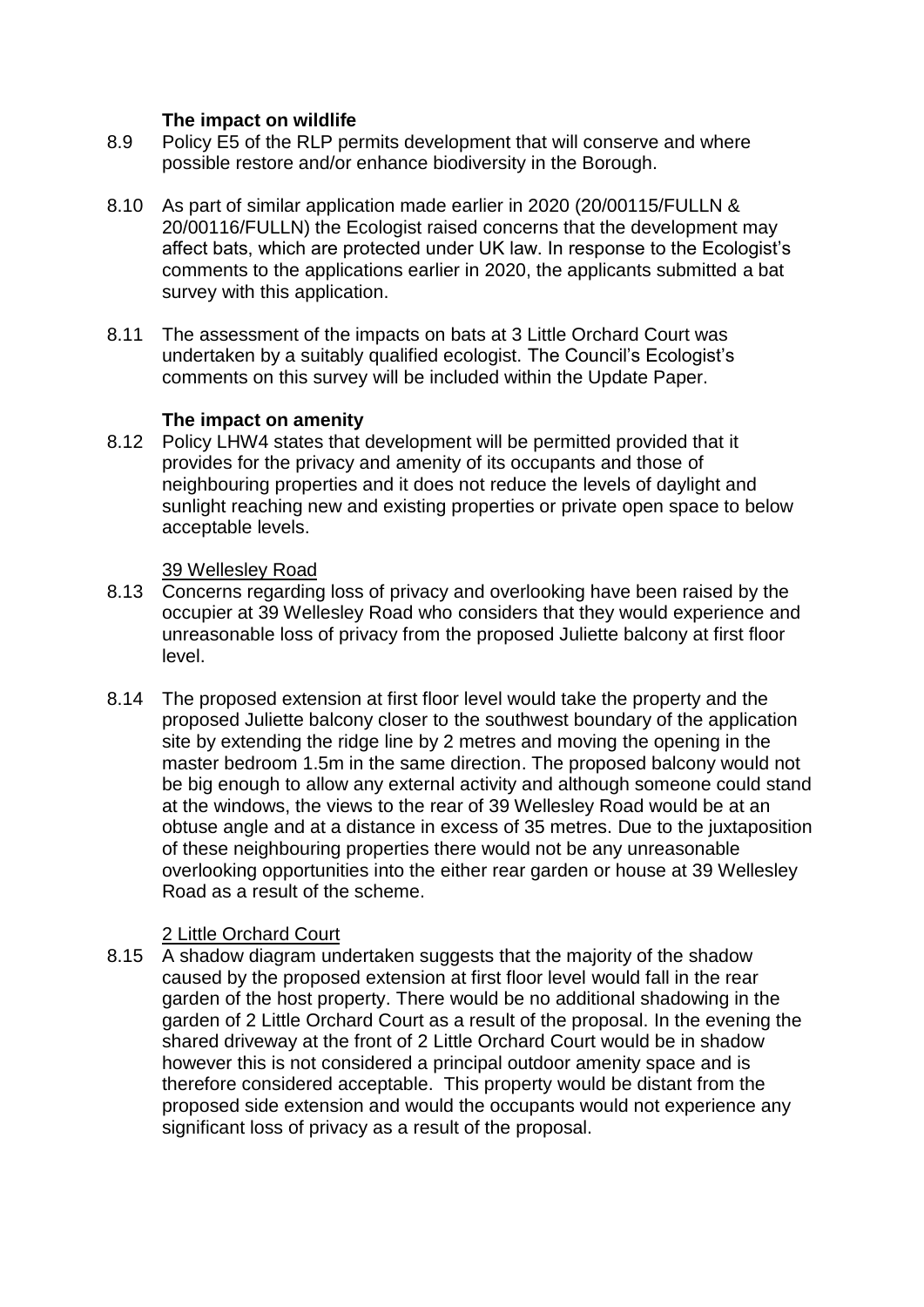8.16 The proposed development would not result in any significant harm to the occupants of adjoining and nearby property in respect of light, outlook or privacy. As such the scheme would comply with policy LHW4 of the RLP.

# 9.0 **CONCLUSION**

9.1 The proposal would integrate, respect and complement the character of the area and would be in accordance with the details within the Andover Residential Area of Special Character guidance paper and as such complies with Policy E1 and E4 of the RLP. The development has been considered to provide for the privacy and amenity of its occupants and those of neighbouring properties in accordance with Policy LHW4 of the RLP.

#### 10.0 **RECOMMENDATION PERMISSION subject to:**

- **1. The development hereby permitted shall be begun within three years from the date of this permission. Reason: To comply with the provision of Section 91 of the Town and Country Planning Act 1990 as amended by Section 51 of the Planning and Compulsory Purchase Act 2004.**
- **2. The development hereby permitted shall not be carried out unless in complete accordance with the details shown on the submitted plans Existing and proposed floor plans – 2953-05 Existing and proposed Elevations – 2953-04 Reason: For the avoidance of doubt and in the interests of proposed planning.**
- **3. No development shall take place (including site clearance and any other preparatory works) until a scheme for the protection of trees to be retained has been submitted to and approved in writing by the Local Planning Authority. Such a scheme shall include a plan showing the location and specification of tree protective barriers. Such barriers shall be erected prior to any other site operations and at least three working days' notice shall be given to the Local Planning Authority that it has been erected. Note: The protective barriers shall be as specified at Chapter 6.2 and detailed in figure 2 of B.S.5837:2012 unless otherwise agreed in writing with the Local Planning Authority.**

**Reason: To ensure the enhancement of the development by the retention of existing trees and natural features during the construction phase in accordance with Test Valley Borough Revised Local Plan policy E2 (2016).**

**4. Tree protective measures installed (in accordance with the tree protection condition) shall be maintained and retained for the full duration of works or until such time as agreed in writing with the Local Planning Authority. No activities, nor material storage, nor placement of site huts or other equipment what-so-ever shall take place within the barrier.**

**Reason: To ensure the avoidance of damage to existing trees and natural features during the construction phase in accordance with Test Valley Borough Revised Local Plan policy E2.**